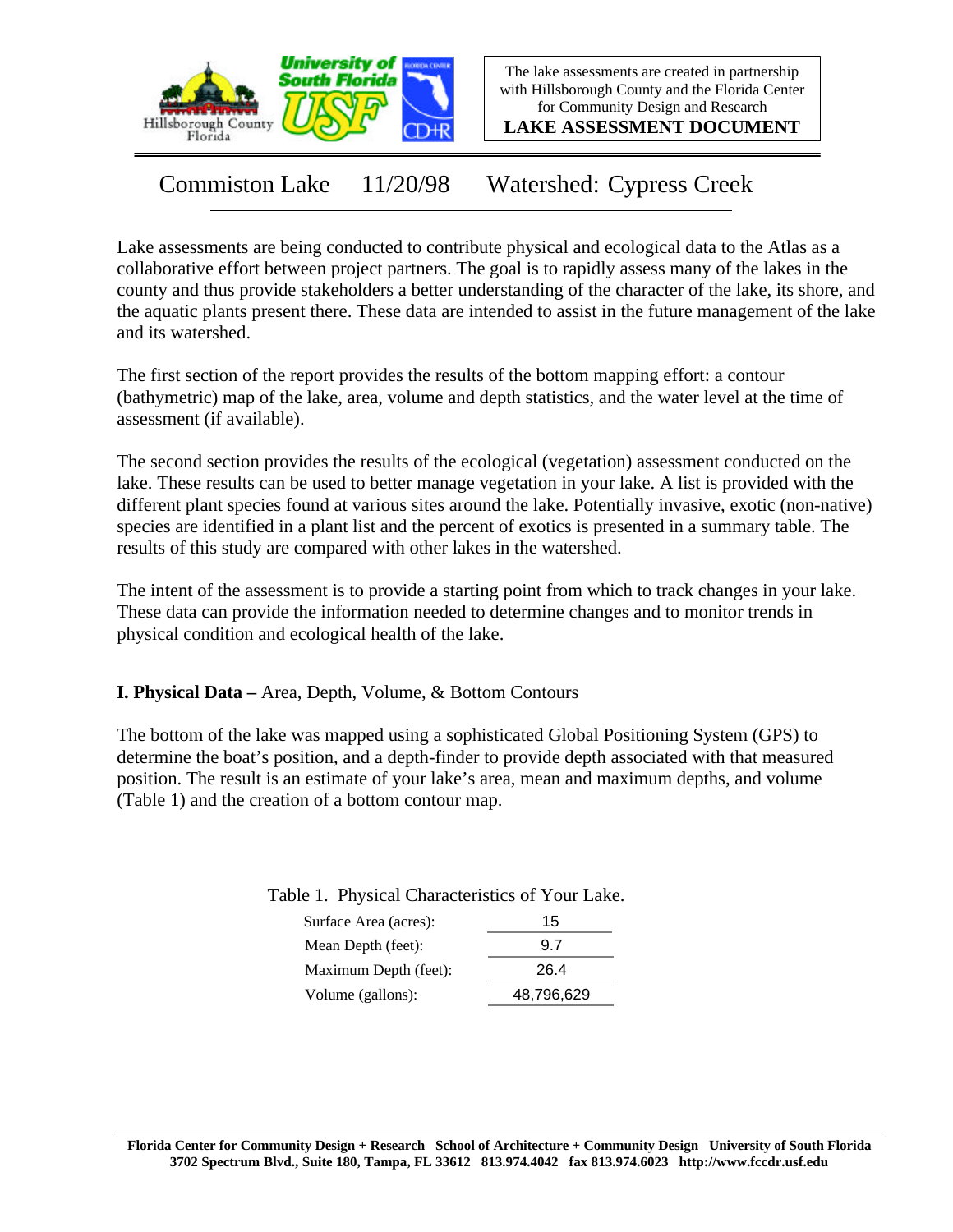### **C o m m i s t o n**

# **L a k e**

Section-Township-Range  $12 - 27 - 18$ 

Contour Lines Expressed in 2 - Foot Interv als L a k e Perimeter ground level

, 1 9 9 8 . EXPLANATION: Survey date November 20 EXPLANATION:

# Explanation:

La k e water level was 6 2 . 3 4 f t a b o v e M e a n S e a Level when t h e la k e w a s surveyed. Contours a r e expressed in a b s olu t e d e p t h below this level.

# TA SOURCES:

DA Digit al orthophotos by United States G e olo gic al Survey. All contours generated b y Flo rid a Center for Co m m u nity D esig n a n d **Research** ba s ed on surv ey d a t a provided b y the Hillsborough County Lake Management Program.



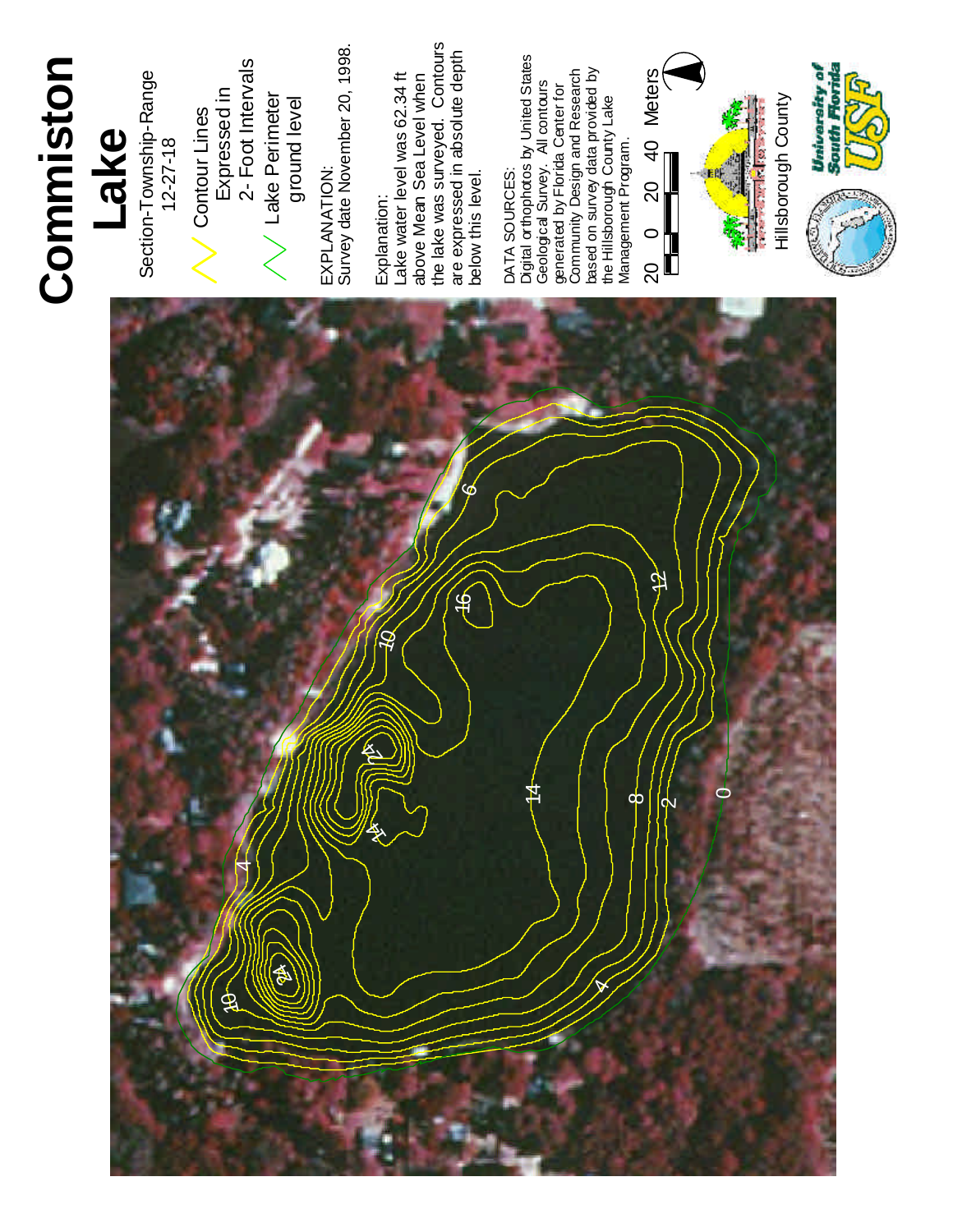

**LAKE ASSESSMENT DOCUMENT**

Commiston Lake 11/20/98 Watershed: Cypress Creek

### **II. Ecological Data**

Aquatic Plant Survey

Approximately equispaced sites are haphazardly mapped around the lake and the aquatic plants at each site are surveyed. The total number of species from all sites is used to approximate the total diversity of aquatic plants and the percent of invasive-exotic plants on the lake and in the watershed (Table 2). Many of these plants are considered ecologically harmful, as they tend to out-compete native species. Such "nuisance" plants can also make boating and other recreational activities difficult or impossible. The common and scientific names of plant species found on your lake are listed in Table 3.

> Table 2. Comparison of species diversity between your lake and other assessed lakes located within your watershed.

|                        |     | Commiston Lake Cypress Creek<br>(Average) |  |
|------------------------|-----|-------------------------------------------|--|
| Number of Taxa:        | 24  | 26                                        |  |
| Percent Exotic Plants: | 13% | 15%                                       |  |

Table 3. Botanical and common names of the most commonly found plants on your lake. Percent frequency (of occurence), habit (location where found), status (native or exotic), and EPPC status are provided.

| Common Name                            | <b>Plant Species</b>        | Frequency | Habit    | <b>Status</b>  | <b>EPPC</b> |
|----------------------------------------|-----------------------------|-----------|----------|----------------|-------------|
| Sedge                                  | Cyperus spp.                | 100%      | Emergent | <b>Unknown</b> | NL          |
| Water Primroses, Primrosewillow        | Ludwigia spp.               | 89%       | Emergent | <b>Unknown</b> | NL          |
| Water Spangles, Water Fern             | Salvinia minima             | 89%       | Floating | Native         | NL.         |
| Spatterdock, Yellow Pondlily           | Nuphar lutea var. advena    | 78%       | Floating | Native         | NL.         |
| Cypress                                | Taxodium spp.               | 78%       | Emergent | Native         | NL.         |
| <b>Climbing Hempvine</b>               | Mikania scandens            | 56%       | Emergent | Native         | NL.         |
| Maidencane                             | Panicum hemitomon           | 56%       | Emergent | Native         | <b>NL</b>   |
| <b>Alligator Weed</b>                  | Alternanthera philoxeroides | 44%       | Emergent | Exotic         | Ш           |
| Dahoon Holly                           | llex cassine                | 44%       | Emergent | Native         | <b>NL</b>   |
| <b>Torpedo Grass</b>                   | Panicum repens              | 44%       | Emergent | Exotic         |             |
| Swamp Fern                             | Blechnum serrulatum         | 33%       | Emergent | Native         | NL          |
| Southern Wood Fern                     | Dryopteris Iudoviciana      | 22%       | Emergent | Native         | NL.         |
| Manyflower Marshpennywort, Water Penny | Hydrocotyl umbellata        | 22%       | Emergent | Native         | NL.         |
| <b>Morning Glory</b>                   | Ipomoea spp.                | 22%       | Emergent | Unknown        | NL.         |
| Willow                                 | Salix spp.                  | 22%       | Emergent | Native         | NL.         |
| <b>Burhead Sedge, Cuban Scirpus</b>    | Scirpus cubensis            | 22%       | Emergent | Native         | <b>NL</b>   |

Florida Center for Community Design + Research School of Architecture + Community Design University of South Florida 3702 Spectrum Blvd., Suite 180, Tampa, FL 33612 813.974.4042 fax 813.974.6023 http://www.fccdr.usf.edu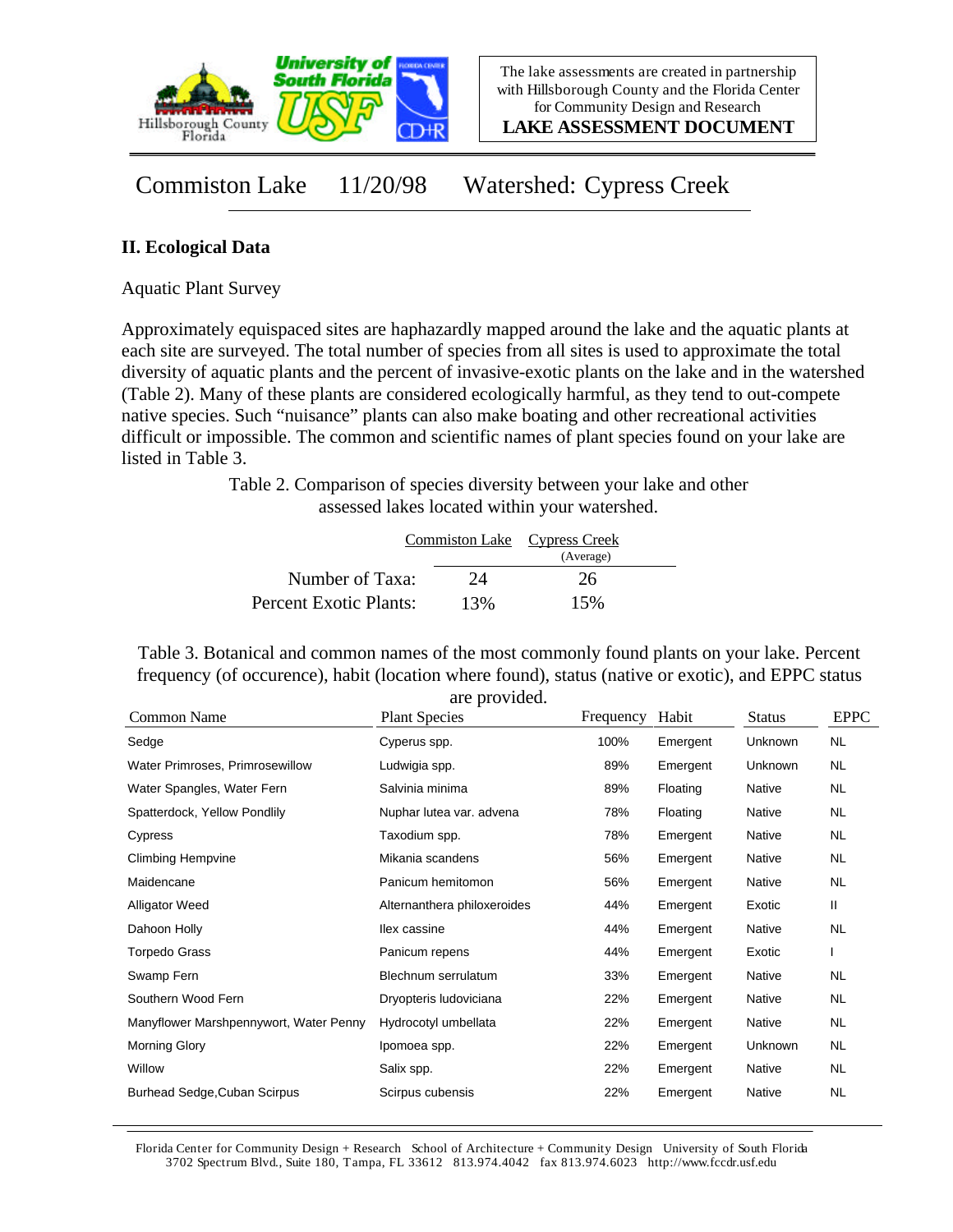## Commiston Lake 11/20/98 Watershed: Cypress Creek

| Cattails                | Typha spp.              | 22% | Emergent | Native         | NL.       |
|-------------------------|-------------------------|-----|----------|----------------|-----------|
| Sedge                   | Carex spp.              | 11% | Emergent | <b>Unknown</b> |           |
| Swamp lily              | Crinum americanum       | 11% | Emergent | Native         | NL        |
| Sweetbay Magnolia       | Magnolia virginiana     | 11% | Emergent | Native         | <b>NL</b> |
| Punk Tree, Melaleuca    | Melaleuca quinquenervia | 11% | Emergent | Exotic         |           |
| Wax Myrtle              | Myrica cerifera         | 11% | Emergent | Native         | NL.       |
| Royal Fern              | Osmunda regalis         | 11% | Emergent | Native         | <b>NL</b> |
| Laurel Oak; Diamond Oak | Quercus laurifolia      | 11% | Emergent | Native         | <b>NL</b> |
|                         |                         |     |          |                |           |